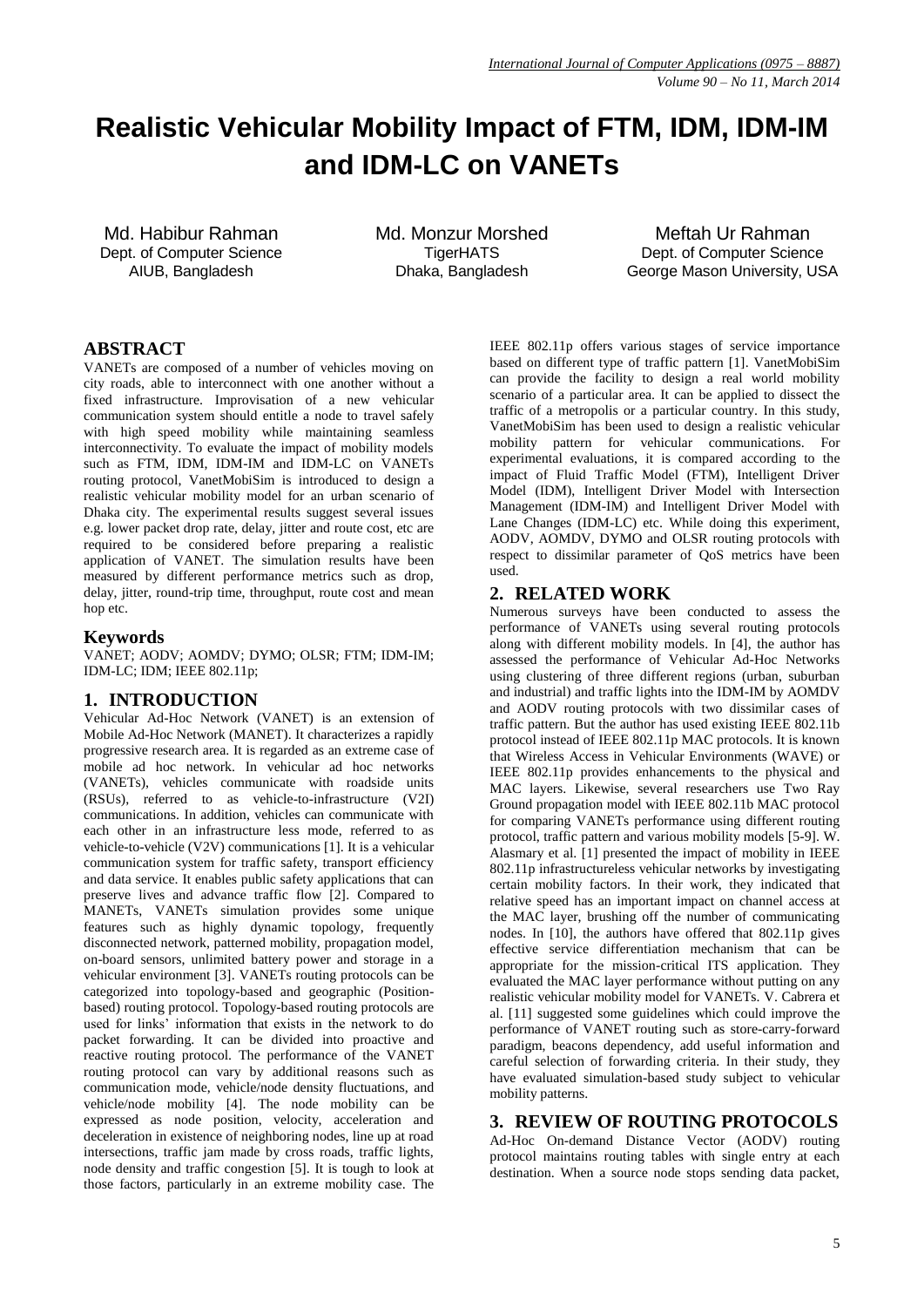the links will timeout and finally be removed from intermediate node routing tables [12-13]. Ad-Hoc On-demand Multipath Distance Vector (AOMDV) calculates link-disjoint paths and multiple loop-free paths but nodes are uninformed of comparative movement and positioning. The Link-disjoint feature of AOMDV ensures that no two parallel paths between a source-destination pair will receive a mutual connection [14-16]. Dynamic MANET On-demand (DYMO) routing protocol facilitates reactive, multi-hop unicast routing between participating DYMO routers. Routes are discovered on demand once a source node requires creating a route to the destination. Here, the Route Request messages flood the network using broadcast [17]. To optimize the performance of Optimized Link State Routing (OLSR) protocol, Multipoint Relay (MPR) nodes are applied to the number of packets broadcasted on the network during the flooding process. It provides optimal routes in terms of number of hops [18].

## **4. MOBILITY MODEL**

VanetMobiSim provides a realistic vehicular movement pattern. It includes vehicle to infrastructure (V2I) and vehicle to vehicle (V2V) association. It combines the traffic lights, stop signs and activity based macro-mobility. FTM defines traffic congestion scenarios, but still cannot reconstruct queuing situations, nor can it properly manage the behavior of cars in the presence of road intersections [19]. IDM describes driver's behavior relating to their instantly earlier vehicle. This model defines car mobility on single lanes, but do not think through the case in which multiple vehicular flows have to interconnect, as to the existence of intersections [19]. IDM-IM is capable of smart intersection management as well as slow down and stop at crossroads, or act according to traffic lights, if present. In both situations, it only behaves on the first vehicle on each road, as IDM automatically adjusts the behavior of cars behind the leading car [19]. IDM-LC mobility model provides opportunities for vehicles to alternate lanes and overtaking among other vehicles in the presence of multi-lane roads. These two features occur with parting of traffic flows on different lanes of the similar roads and the overtaking model itself [19].

#### **4.1 System Model**

The system model demonstrated a realistic vehicular mobility model in a particular area of Dhaka city using FTM, IDM-IM, IDM-LC and IDM mobility model to see the traffic status of the area as shown **Figure 1**. In four mobility models, the number of interaction with a traffic light is 500. The length of Traffic light is 10 second. Two lanes have been used in the study. The maximum number of multi-lane roads is 10. The Six seconds is the maximum stay duration at destination. The two second is the minimum stay duration at destination. In IDM-IM and IDM-LC, the maximal acceleration of vehicle movement is 0.6 m/s<sup>2</sup>. The "comfortable" deceleration of vehicle movement is 0.9 m/s<sup>2</sup>. "1 m" distance to a standing node (jam distance) is kept at a minimum. The safe time headway for a node is "0.5 sec". The step for recalculating movement parameter is 1 (one) second. The intersections at the borders of the map are ignored. The vehicle length is 5 meters. The visibility distance is 200 meters. In IDM-LC, the politeness factor of drivers when changing lane is 0.5 meters. The threshold acceleration for lane change is  $0.5 \text{ m/s}^2$ . The maximum "safe" deceleration is  $2 \text{ m/s}^2$ . In FTM, the jam distance is "1 meter".



**Figure 1: Demonstration of mobility model for simulation**

## **5. SIMULATION PARAMETERS**

All nodes use 802.11p MAC operation at 6Mbps. The transmission range is 250 meters. For vehicular safety communication, it has broadcasted message between vehicles. For experimental purposes, the simulation area is 1000 X 1000 m<sup>2</sup>. The real world simulation area is more eminent than the simulation area used this study. **Figure 2** demonstrated the simulation topology in NS2 environment.



**Figure 2: Simulation Topology in NS2 environment**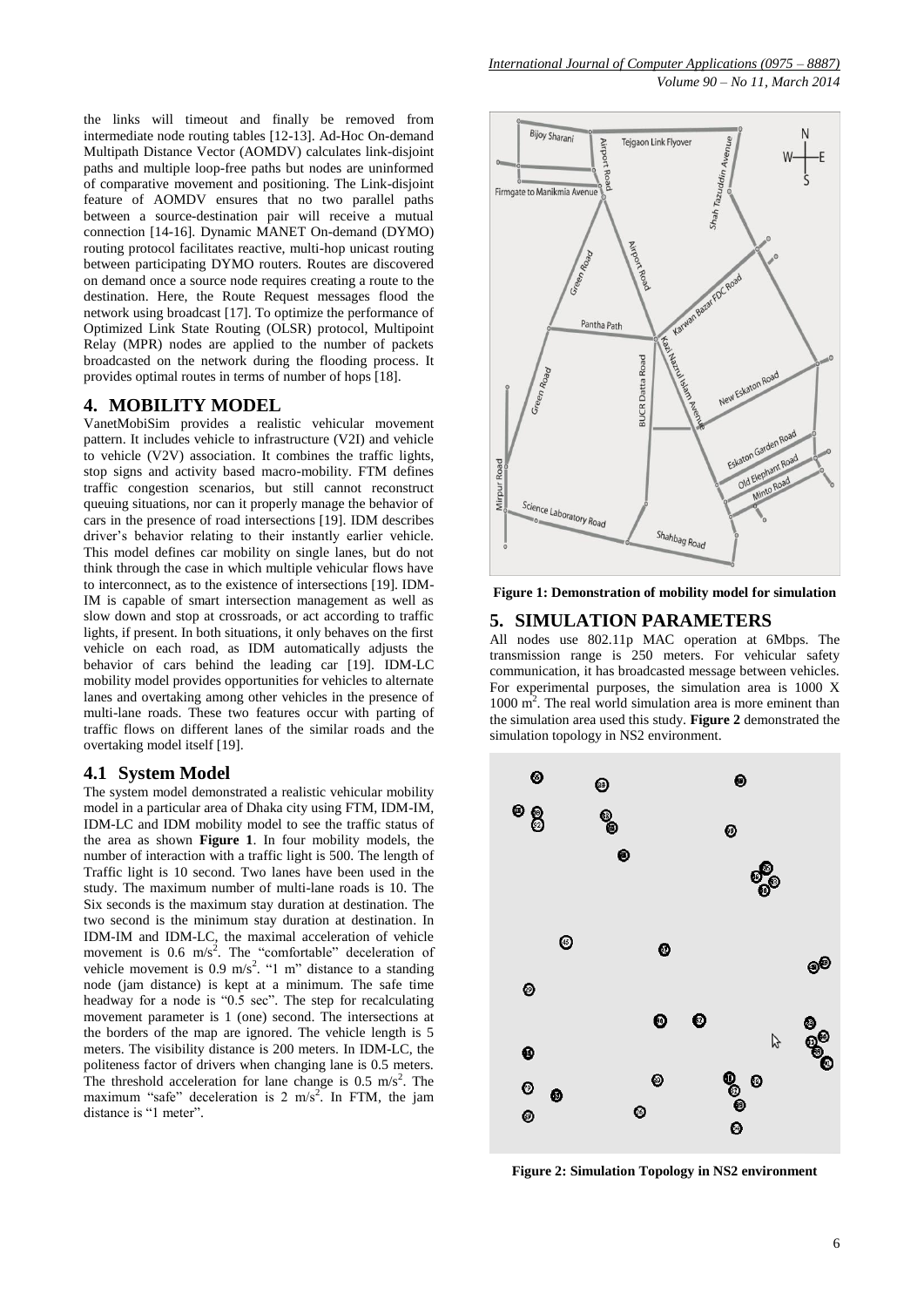| <b>Parameter</b>         | Value                                |
|--------------------------|--------------------------------------|
| MAC Type                 | IEEE 80211p                          |
| Channel Type             | Wireless                             |
| <b>Mobility Model</b>    | As explained in section 4.1          |
| Simulation Area          | $1000 \text{ X}$ 1000 m <sup>2</sup> |
| Simulation Time          | $100 \text{ sec}$                    |
| Traffic Model            | 46 TCP Vegas connection              |
| Packet Size              | 1000 bytes                           |
| No. of Vehicles          | 100                                  |
| Vehicle Speed            | 10 - 80 Km/hr                        |
| Packet Rate              | 4 packets / sec                      |
| Radio Propagation        | Nakagami                             |
| <b>Routing Protocols</b> | AODV, AOMDV, DYMO, OLSR              |

**Table 1. Simulation Parameters**

#### **6. QUALITY EVALUATION**

For Quality evaluation, it is presented QoS (Quality of Service) metrics with other performance metrics.

#### **6.1 QoS Metrics**

### *6.1.1 Drop*

The packet drop is counted by the total number of packets dropped when a source node transmits data packet through the network for the destination node. The lower drop rate indicates better performance in VANETs. Packet drop (P<sub>d</sub>) can be estimated using **Eq. 1**.

$$
P_d = \sum P_r - \sum P_s \tag{1}
$$

Where,  $P_r$  and  $P_s$  are the number of packets received and sent.

#### *6.1.2 Throughput*

Throughput means the total number of packets that have been successfully delivered to the destination nodes. Normally, throughputs are measured in kbps, Mbps and Gbps. The higher throughput result shows better performance. Throughput  $(T_h)$  can be defined as **Eq. 2**.

$$
T_h = \sum N_t \tag{2}
$$

Where,  $N_t$  is the number of data packet bytes in a particular time.

#### *6.1.3 Delay*

A particular packet is transmitted from source to destination and calculates the difference between sending times and received times. The data were collected only successfully delivered packets. The packet delay always expected lower in VANETs. Delay (D<sup>i</sup> ) can be defined as **Eq. 3**.

$$
D_i = R_t - S_t \tag{3}
$$

Where,  $R_t$  and  $S_t$  are the time of packet received and transmitted.

#### *6.1.4 Jitter*

Jitter is the variance of the packet arrival time. The delays between the different packets need to be low for best performance in VANETs. Jitter (J<sub>i</sub>) can be defined by Eq. 4.

$$
J_i = D_{i+1} - D_i
$$
 where,  $i = 1, 2...n$  (4)

#### *6.1.5 Round-trip Time (RTT)*

RTT is the time needed for a TCP packet to transmit from a particular source node to a particular destination node and come back with acknowledgment to source node from destination node. RTT of the TCP packets is needed to be low for best performance in VANETs. RTT (R<sub>i</sub>) can be defined by **Eq. 5**.

$$
R_i = A_i - S_i
$$
 where,  $i = 1, 2, 3...n$  (5)

Where,  $A_i$  and  $S_i$  are the time of TCP packet sent and acknowledgement received.

#### **6.2 Other Performance Metrics**

#### *6.2.1 Average Throughput*

The amount of data transmitted by the network divided by time period. It is the sum of data rates that are delivered to all vehicles in VANETs. Average throughput  $(A_h)$  can be calculated using **Eq. 6**.

$$
A_h = \left(\frac{\sum N_t}{T_n}\right) * \left(\frac{8}{1000}\right) \tag{6}
$$

Where,  $T_n$  is the total number of vehicles.

## *6.2.2 Normalized Routing Load (NRL)*

The total number of routing packets transmitted per data packet sent at the destination. Each hop-wise transmission of a routing is counted as one transmission. It is the sum of all control packets sent by all vehicles in the area to discover and maintain the route. Normalized Routing Load  $(N_1)$  is calculated by **Eq. 7**.

$$
N_l = \frac{\sum R_p}{\sum P_r}
$$
 (7)

Where,  $R_p$  is the number of routing packets in layer 2 (MAC).

#### *6.2.3 Mean Hop*

The total number of control or routing packets forwarded by routing protocol during the simulation to send data packet delivered to the destination. All packets sent or forwarded at the network layer is required at least one hop to the destination. Mean Hop (M<sup>h</sup> ) can be defined as **Eq. 8**.

$$
M_h = \frac{\sum P_f}{\sum P_s} + 1
$$
 (8)

Where,  $P_f$  and  $P_s$  are the number routing packet forwarded and sent respectively.

#### *6.2.4 Packet Delivery Ratio (PDR)*

The ratio of the data packets sent to the destination to those generated by the traffic sources. PDR is calculated by **Eq. 9**.

$$
PDR = \frac{\sum P_r}{\sum P_s}
$$
 (9)

#### *6.2.5 Routing Cost*

It is the ratio of routing bytes to traffic packet bytes. Routing Cost (R<sub>c</sub>) can be calculated using Eq. 10.

$$
R_c = \frac{N_r}{N_t}
$$
 (10)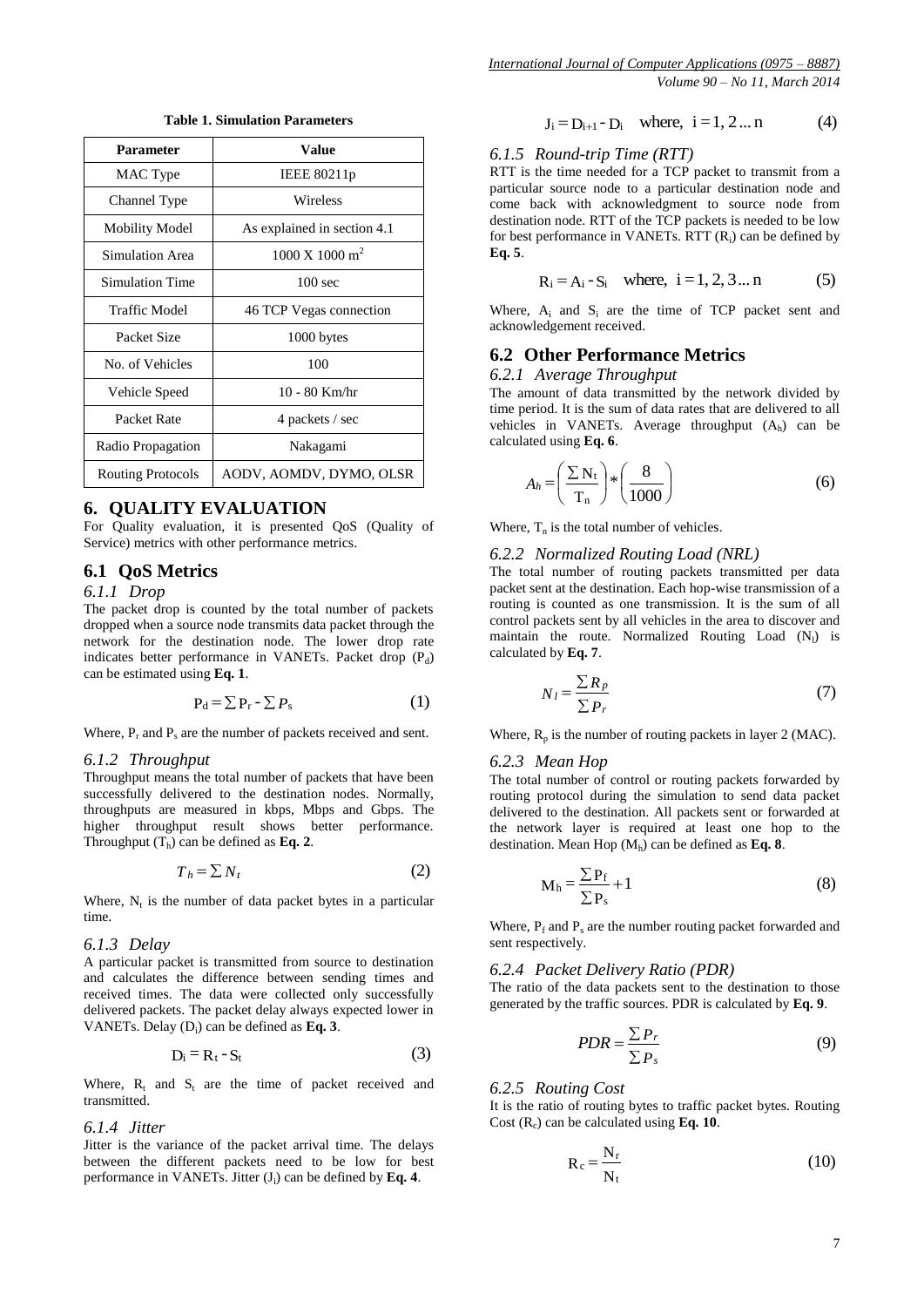Where,  $N_r$  is the number route bytes and  $N_t$  is the number of traffic packet bytes.

# **7. RESULT ANALYSIS**

The simulation result is achieved by using the four topologybased routing protocols in VANETs. The experiment is implemented using VanetMobiSim and NS2 (NS 2.34 and NS 2.35) in an Intel (R) Core (TM) i7-2670QM 2.20GHz machine running on 4GB RAM, Windows 7 and Ubuntu 10.04 platform. To evaluate the impact of four mobility models in VANETs we considered the protocols with respect to QoS metrics and other performance evaluation metrics.

# **7.1 Quantitative Verification**

The quantitative comparison measures the performance of AODV, AOMDV, DYMO, and OLSR routing protocol using FTM, IDM, IDM-IM and IDM-LC realistic mobility model in Vehicular Ad-Hoc Networks along with dissimilar parameter of QoS metrics such as delay, jitter, round-trip time, packet drop and throughput for understanding the behavior of TCP Vegas traffic packet in the dynamic network simulation scenario. It also compares mobility impact of those routing protocol performances with several other performance evaluation metrics such as Packet Delivery Ratio (PDR), Route Cost, Mean hop, Average Throughput and Normalized Routing Load (NRL). The presented simulation results in the following **Table 2-17** and **Figure -13**.

**Table 2. Number of packet drop for AODV**

| <b>Packet</b><br><b>Type</b> | <b>Mobility</b><br><b>Model</b> | Total<br><b>Sent</b><br>packets | Total<br><b>Received</b><br>packets | <b>Total</b><br><b>Dropped</b><br>packets |
|------------------------------|---------------------------------|---------------------------------|-------------------------------------|-------------------------------------------|
|                              | <b>FTM</b>                      | 51384                           | 50453                               | 931                                       |
| <b>TCP</b>                   | <b>IDM-IM</b>                   | 64698                           | 63729                               | 969                                       |
| Vegas                        | <b>IDM-LC</b>                   | 59733                           | 58818                               | 915                                       |
|                              | <b>IDM</b>                      | 61044                           | 60072                               | 972                                       |

**Table 3. Number of packet drop for AOMDV**

| <b>Packet</b><br><b>Type</b> | <b>Mobility</b><br><b>Model</b> | <b>Total</b><br>Sent<br>packets | <b>Total</b><br><b>Received</b><br>packets | <b>Total</b><br><b>Dropped</b><br>packets |
|------------------------------|---------------------------------|---------------------------------|--------------------------------------------|-------------------------------------------|
|                              | <b>FTM</b>                      | 41862                           | 40861                                      | 1001                                      |
| <b>TCP</b>                   | <b>IDM-IM</b>                   | 71221                           | 70559                                      | 662                                       |
| Vegas                        | <b>IDM-LC</b>                   | 65363                           | 64638                                      | 725                                       |
|                              | <b>IDM</b>                      | 64695                           | 63981                                      | 714                                       |

## **Table 4. Number of packet drop for DYMO**

| <b>Packet</b><br><b>Type</b> | <b>Mobility</b><br><b>Model</b> | Total<br>Sent<br>packets | Total<br><b>Received</b><br>packets | <b>Total</b><br><b>Dropped</b><br>packets |
|------------------------------|---------------------------------|--------------------------|-------------------------------------|-------------------------------------------|
|                              | <b>FTM</b>                      | 21817                    | 21055                               | 762                                       |
| <b>TCP</b>                   | <b>IDM-IM</b>                   | 58174                    | 57396                               | 778                                       |
| Vegas                        | <b>IDM-LC</b>                   | 55183                    | 54446                               | 737                                       |
|                              | IDM                             | 54842                    | 54154                               | 688                                       |

**Table 5. Number of packet drop for OLSR**

| <b>Packet</b><br><b>Type</b> | <b>Mobility</b><br>Model | <b>Total</b><br><b>Sent</b><br>packets | <b>Total</b><br><b>Received</b><br>packets | Total<br><b>Dropped</b><br>packets |
|------------------------------|--------------------------|----------------------------------------|--------------------------------------------|------------------------------------|
|                              | <b>FTM</b>               | 31881                                  | 31118                                      | 763                                |
| <b>TCP</b>                   | <b>IDM-IM</b>            | 47443                                  | 46654                                      | 789                                |
| Vegas                        | <b>IDM-LC</b>            | 53353                                  | 52646                                      | 707                                |
|                              | IDM                      | 62191                                  | 61494                                      | 697                                |

**Table 6. Throughput for AODV**

| Packet<br><b>Type</b> | <b>Mobility</b><br><b>Model</b> | <b>Total Sending</b><br><b>Throughput</b><br>(kbps) | <b>Total Receiving</b><br><b>Throughput</b><br>(kbps) |
|-----------------------|---------------------------------|-----------------------------------------------------|-------------------------------------------------------|
| <b>TCP</b>            | FTM                             | 51384000                                            | 50453000                                              |
|                       | <b>IDM-IM</b>                   | 64698000                                            | 63729000                                              |
| Vegas                 | <b>IDM-LC</b>                   | 59733000                                            | 58818000                                              |
|                       | IDM                             | 61044000                                            | 60072000                                              |

**Table 7. Throughput for AOMDV**

| Packet<br><b>Type</b> | <b>Mobility</b><br><b>Model</b> | <b>Total Sending</b><br><b>Throughput</b><br>(kbps) | <b>Total Receiving</b><br><b>Throughput</b><br>(kbps) |
|-----------------------|---------------------------------|-----------------------------------------------------|-------------------------------------------------------|
|                       | <b>FTM</b>                      | 41862000                                            | 40861000                                              |
| <b>TCP</b>            | <b>IDM-IM</b>                   | 71221000                                            | 70559000                                              |
| Vegas                 | <b>IDM-LC</b>                   | 65363000                                            | 64638000                                              |
|                       | IDM                             | 64695000                                            | 63981000                                              |

**Table 8. Throughput for DYMO**

| Packet<br><b>Type</b> | <b>Mobility</b><br><b>Model</b> | <b>Total Sending</b><br><b>Throughput</b><br>(kbps) | <b>Total Receiving</b><br><b>Throughput</b><br>(kbps) |
|-----------------------|---------------------------------|-----------------------------------------------------|-------------------------------------------------------|
|                       | <b>FTM</b>                      | 21817000                                            | 21055000                                              |
| <b>TCP</b>            | <b>IDM-IM</b>                   | 58174000                                            | 57396000                                              |
| Vegas                 | <b>IDM-LC</b>                   | 55183000                                            | 54446000                                              |
|                       | IDM                             | 54842000                                            | 54154000                                              |

**Table 9. Throughput for OLSR**

| Packet<br><b>Type</b> | <b>Mobility</b><br><b>Model</b> | <b>Total Sending</b><br><b>Throughput</b><br>(kbps) | <b>Total Receiving</b><br><b>Throughput</b><br>(kbps) |
|-----------------------|---------------------------------|-----------------------------------------------------|-------------------------------------------------------|
|                       | <b>FTM</b>                      | 31881000                                            | 31118000                                              |
| <b>TCP</b>            | <b>IDM-IM</b>                   | 47443000                                            | 46654000                                              |
| Vegas                 | $IDM-LC$                        | 53353000                                            | 52646000                                              |
|                       | <b>IDM</b>                      | 62191000                                            | 61494000                                              |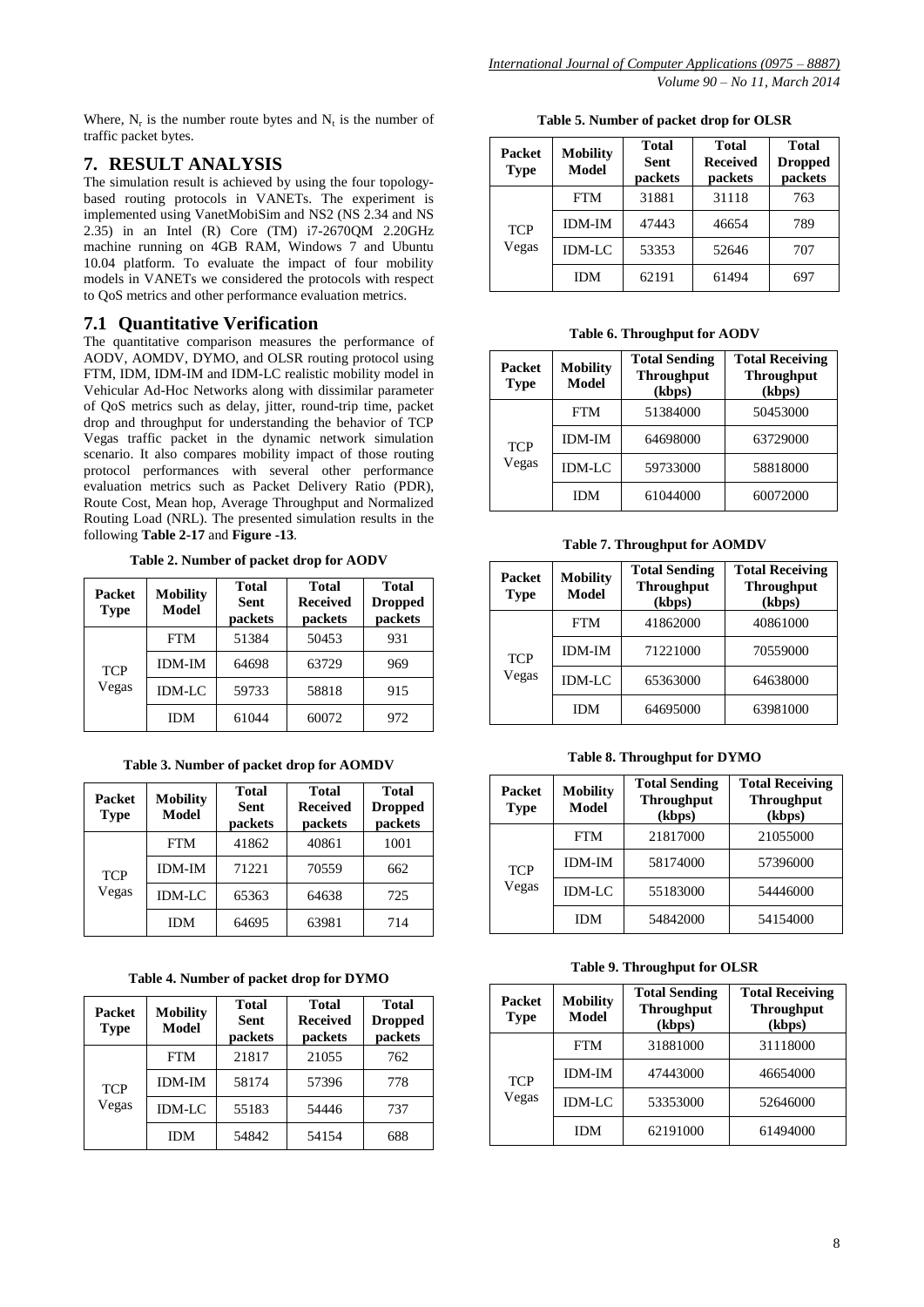**Packet Type Mobility Model PDR (%) Drop (%) Average Throughput (kbps) TCP** Vegas FTM 98.19 1.81 4094.47 IDM-IM 98.50 1.50 5171.80 IDM-LC 98.47 1.53 4773.26 IDM 98.41 1.59 4875.08

**Table 10. PDR, Drop and Avg. Throughput for AODV**

**Table 11. PDR, Drop and Avg. Throughput for AOMDV**

| <b>Packet</b><br>Type | <b>Mobility</b><br>Model | <b>PDR</b><br>(%) | Drop<br>(%) | Average<br><b>Throughput</b><br>(kbps) |
|-----------------------|--------------------------|-------------------|-------------|----------------------------------------|
|                       | <b>FTM</b>               | 97.61             | 2.39        | 3315.98                                |
| <b>TCP</b><br>Vegas   | <b>IDM-IM</b>            | 99.07             | 0.93        | 5726.06                                |
|                       | $IDM-LC$                 | 98.89             | 1.11        | 5245.56                                |
|                       | IDM                      | 98.90             | 1.10        | 5192.32                                |

**Table 12. PDR, Drop and Avg. Throughput for DYMO**

| <b>Packet</b><br><b>Type</b> | <b>Mobility</b><br>Model | <b>PDR</b><br>(%) | Drop<br>(%) | Average<br><b>Throughput</b><br>(kbps) |
|------------------------------|--------------------------|-------------------|-------------|----------------------------------------|
|                              | <b>FTM</b>               | 96.51             | 3.49        | 1708.70                                |
| <b>TCP</b>                   | <b>IDM-IM</b>            | 98.66             | 1.34        | 4357.85                                |
| Vegas                        | <b>IDM-LC</b>            | 98.66             | 1.34        | 4418.45                                |
|                              | <b>IDM</b>               | 98.75             | 1.25        | 4418.45                                |

**Table 13. PDR, Drop and Avg. Throughput for OLSR**

| <b>Packet</b><br><b>Type</b> | <b>Mobility</b><br><b>Model</b> | <b>PDR</b><br>(%) | Drop<br>(%) | Average<br><b>Throughput</b><br>(kbps) |
|------------------------------|---------------------------------|-------------------|-------------|----------------------------------------|
|                              | <b>FTM</b>                      | 97.61             | 2.39        | 2525.38                                |
| <b>TCP</b><br>Vegas          | <b>IDM-IM</b>                   | 98.34             | 1.66        | 3786.14                                |
|                              | $IDM-LC$                        | 98.67             | 1.33        | 4272.41                                |
|                              | <b>IDM</b>                      | 98.88             | 1.12        | 4990.43                                |

**Table 14. NRL, Route Cost and Mean hop for AODV**

| Packet<br><b>Type</b> | <b>Mobility</b><br>Model | <b>NRL</b> | Route<br>Cost | Mean<br>Hop |
|-----------------------|--------------------------|------------|---------------|-------------|
| <b>TCP</b><br>Vegas   | <b>FTM</b>               | 1.130      | 0.010         | 1.0284      |
|                       | <b>IDM-IM</b>            | 0.738      | 0.007         | 1.0200      |
|                       | $IDM-LC$                 | 0.766      | 0.007         | 1.0207      |
|                       | IDM                      | 0.857      | 0.008         | 1.0208      |

**Table 15. NRL, Route Cost and Mean hop for AOMDV**

| <b>Packet</b><br><b>Type</b> | <b>Mobility</b><br>Model | <b>NRL</b> | Route<br>Cost | <b>Mean</b><br>Hop |
|------------------------------|--------------------------|------------|---------------|--------------------|
| <b>TCP</b><br>Vegas          | <b>FTM</b>               | 1.007      | 0.010         | 1.0272             |
|                              | <b>IDM-IM</b>            | 0.499      | 0.006         | 1.0112             |
|                              | $IDM-LC$                 | 0.544      | 0.006         | 1.0121             |
|                              | <b>IDM</b>               | 0.553      | 0.006         | 1.0081             |

**Table 16. NRL, Route Cost and Mean hop for DYMO**

| Packet<br><b>Type</b> | <b>Mobility</b><br>Model | <b>NRL</b> | Route<br>Cost | Mean<br>Hop |
|-----------------------|--------------------------|------------|---------------|-------------|
| <b>TCP</b><br>Vegas   | <b>FTM</b>               | 1.753      | 0.016         |             |
|                       | <b>IDM-IM</b>            | 0.466      | 0.004         |             |
|                       | $IDM-LC$                 | 0.509      | 0.005         |             |
|                       | <b>IDM</b>               | 0.498      | 0.005         |             |

**Table 17. NRL, Route Cost and Mean hop for OLSR**

| <b>Packet</b><br><b>Type</b> | <b>Mobility</b><br>Model | NRL   | Route<br>Cost | Mean<br>Hop |
|------------------------------|--------------------------|-------|---------------|-------------|
| <b>TCP</b><br>Vegas          | <b>FTM</b>               | 0.563 | 0.010         |             |
|                              | <b>IDM-IM</b>            | 0.231 | 0.004         |             |
|                              | <b>IDM-LC</b>            | 0.205 | 0.004         |             |
|                              | IDM                      | 0.170 | 0.003         |             |



**Figure 3: Delay for AODV for 100 sec**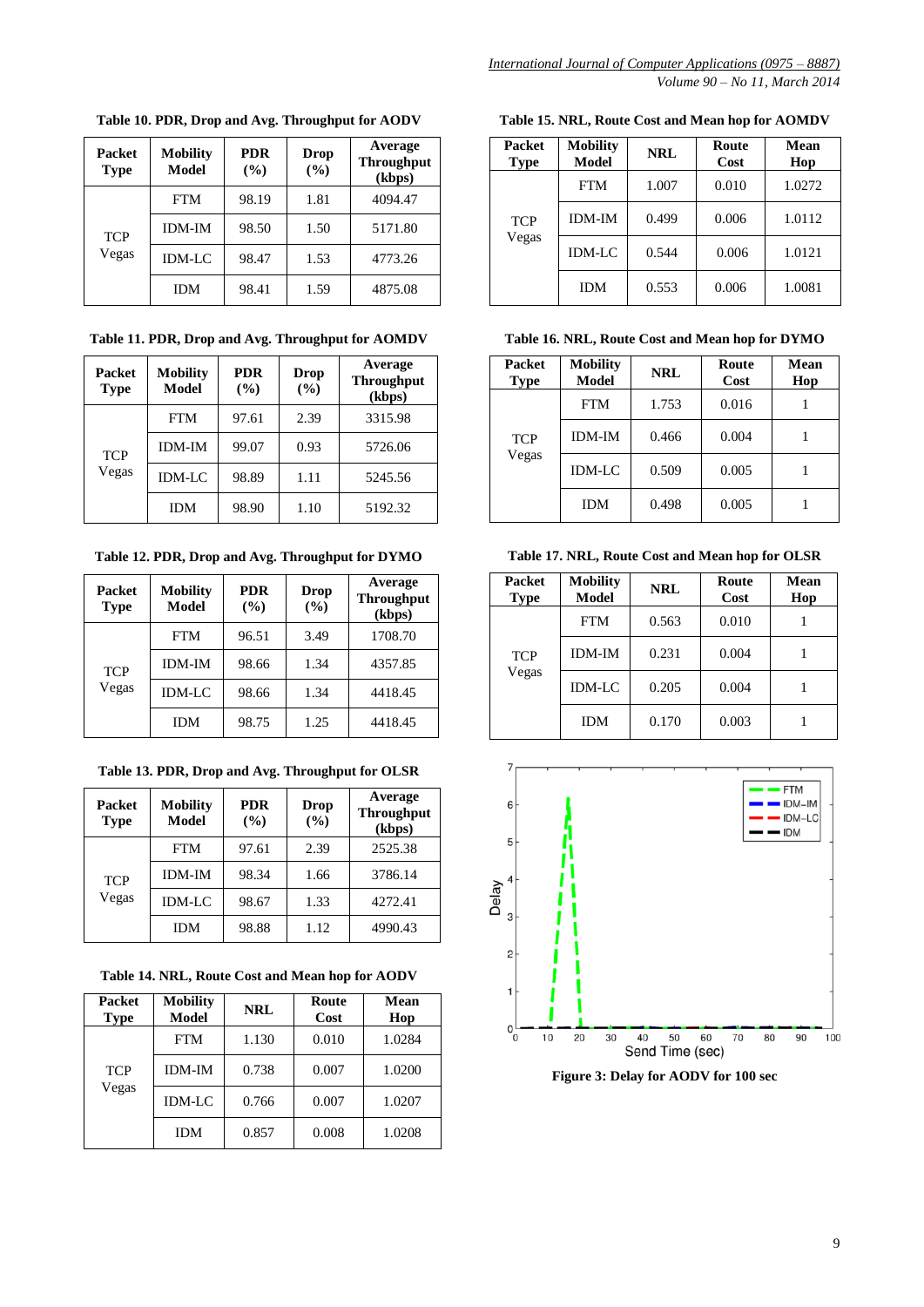

 $0.07$ 

*International Journal of Computer Applications (0975 – 8887) Volume 90 – No 11, March 2014*

Jitter  $\overline{a}$ **FTM** IDM-IM IDM-LC  $-6$ - IDM 0  $10$ 20 30 40 50 60 70 80 90 100 Send Time (sec)

**Figure 7: Jitter for AODV for 100 sec**



**Figure 8: Jitter for AOMDV for 100 sec**



**Figure 9: Jitter for DYMO for 100 sec**



**Figure 6: Delay for OLSR for 100 sec**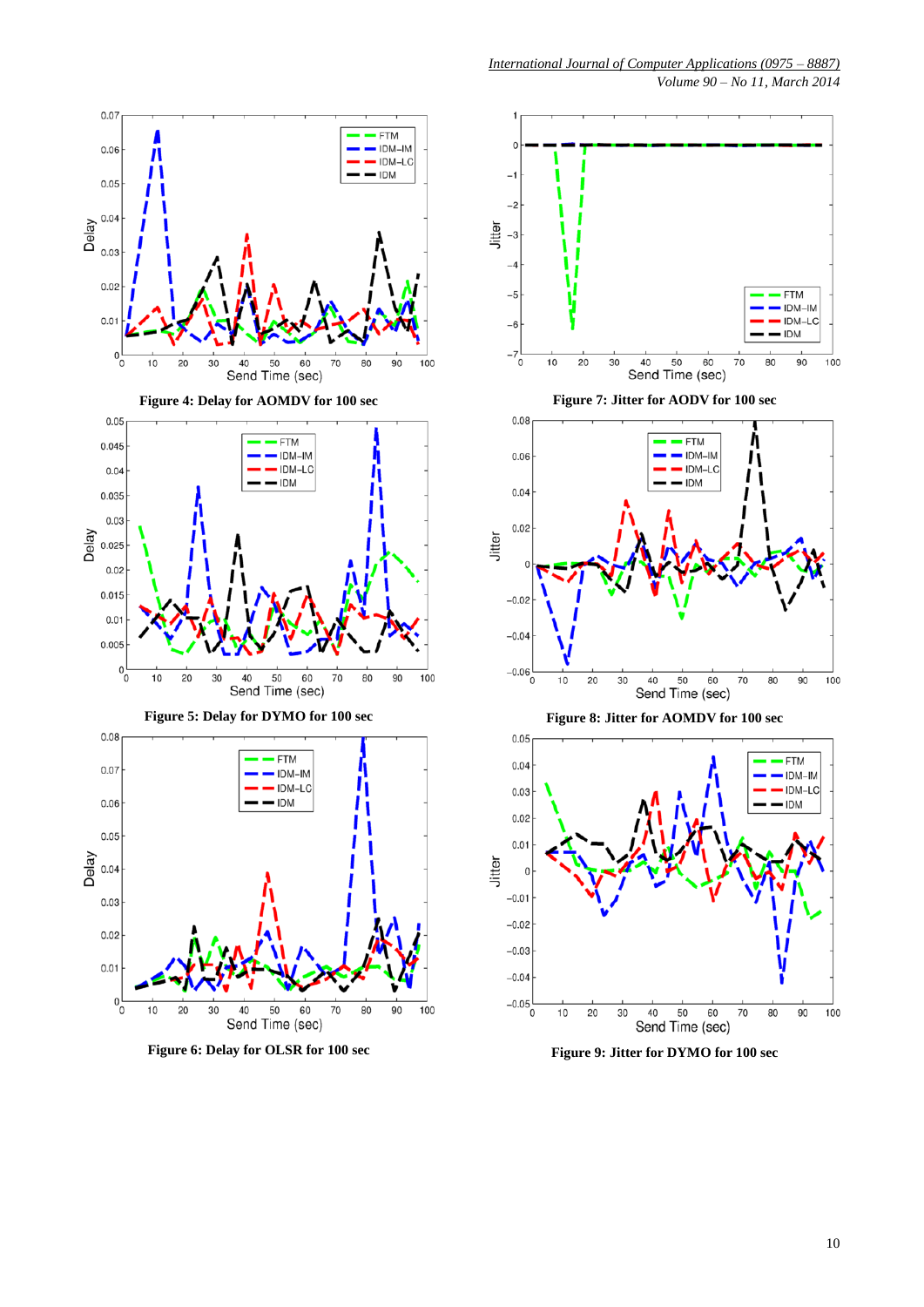

**Figure 12: RTT for AOMDV for 100 sec**

*International Journal of Computer Applications (0975 – 8887)*

*Volume 90 – No 11, March 2014*



#### **8. CONCLUSIONS**

The simulation results demonstrate that the mobility impact of IDM-IM with respect to Drop rate (1.50% and 0.93 %), PDR (98.50% and 99.07 %), and Average throughput (5171.80 kbps and 5726.06 kbps) for AODV and AOMDV respectively. Similarly, IDM performs better than three others' mobility models in case of Drop rate (1.25% and 1.12 %), PDR (98.75% and 98.88 %) and Average throughput (4418.45 kbps and 4990.43 kbps) in DYMO and OLSR. In AODV, IDM-LC performs better than others in case of mean hop. In AOMDV, IDM outperforms IDM-IM, IDM-LC and FTM with respect to mean hop. In four routing protocols, in case of NRL, and Route Cost where IDM-IM outperforms three others. For delay and jitter calculation of AODV, FTM performs worse than three other. In delay and jitter calculation of AOMDV, FTM and IDM-LC perform comparatively better than IDM and IDM-IM mobility models. IDM-LC and FTM perform slightly better than two others in delay and jitter calculation of DYMO. In delay and jitter calculation of DYMO, FTM and IDM perform marginally better than IDM-IM and IDM-LC. In four routing protocol, IDM outperforms than three others mobility models with respect to RTT. The experimental results clearly indicated that the impact of FTM,